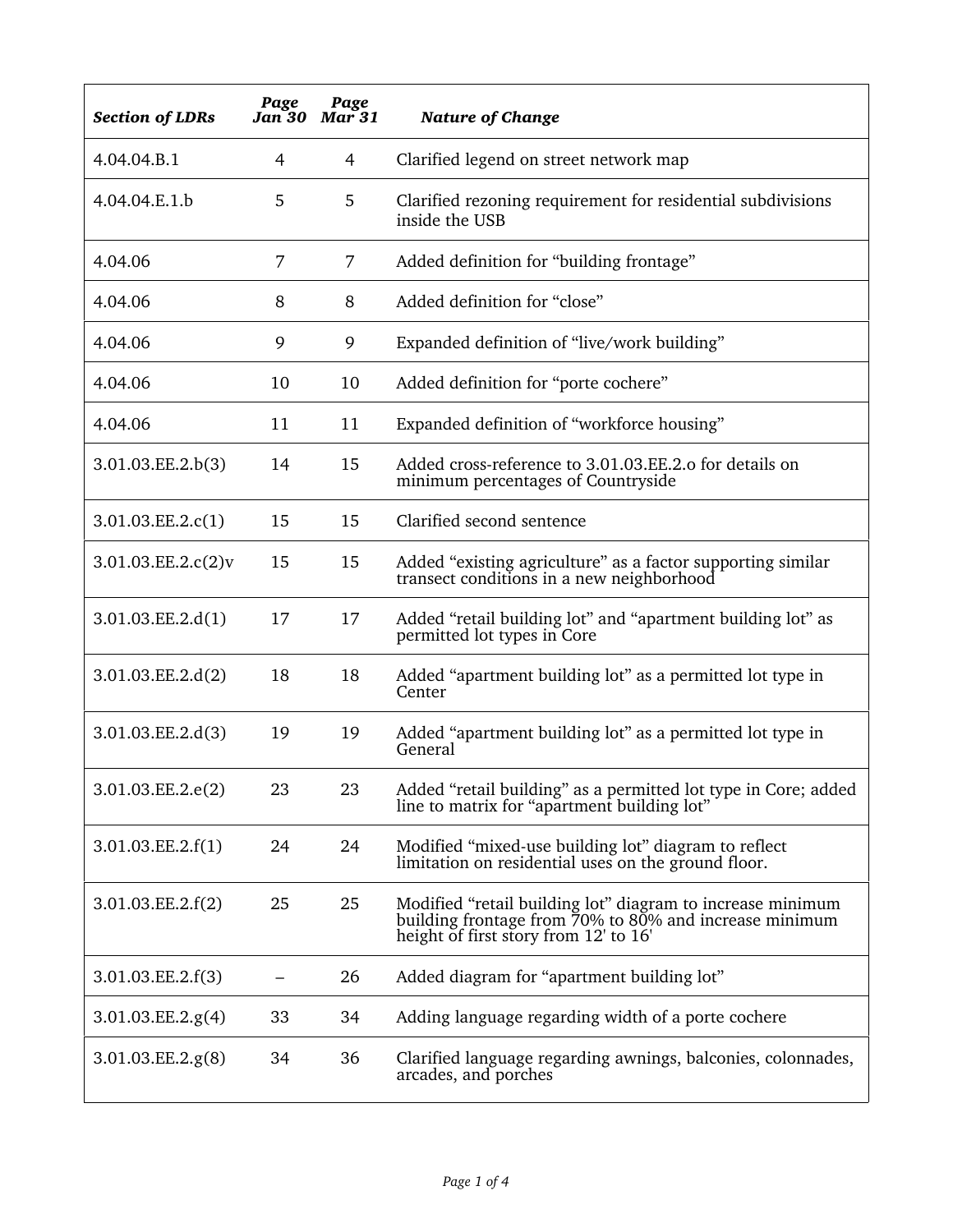| <b>Section of LDRs</b>                 | Page<br>Jan 30 | Page<br>$Mar$ 31 | <b>Nature of Change</b>                                                                                                                                                                                                                                                                |
|----------------------------------------|----------------|------------------|----------------------------------------------------------------------------------------------------------------------------------------------------------------------------------------------------------------------------------------------------------------------------------------|
| 3.01.03.EE.2.g(9)                      | 34             | 36               | Added language modifying front yard requirements for<br>recessed courtyards and entryways                                                                                                                                                                                              |
| 3.01.03.EE.2.g(10)                     | 34             | 36               | Added retail standards including transparency of facades<br>facing streets                                                                                                                                                                                                             |
| 3.01.03.EE.2.g                         | 35             | 35               | Modified Table 3-1 (increase minimum building frontage for<br>"retail building lots" from 70% to 80%; added line to table<br>with dimensions for "apartment building lot"; added new<br>footnote $#2$ on rear yards)                                                                   |
| 3.01.03.EE.2.h                         | 36             | 37               | Modified Table 3-2 (added footnote for "mixed-use building"<br>lots" to reflect limitation on residential uses on the ground<br>floor; added line to table with permitted uses for "apartment"<br>building lot")                                                                       |
| 3.01.03.EE.2.i                         | 37             | 38               | Added "Boulevard" as an allowable street type in Edge; added<br>new "Rural Road" street type for Fringe and Rural                                                                                                                                                                      |
| 3.01.03.EE.2.k(2)                      | 39             | 40               | Clarified street intersection angles, intersection spacing, and<br>public dedication of streets; added requirement and diagram<br>for use of closes in place of cul-de-sacs                                                                                                            |
| 3.01.03.EE.2.k(6)                      | 40             | 41               | Clarified the exceptions to street design requirements in<br>Section 7.05                                                                                                                                                                                                              |
| 3.01.03.EE.2.1                         | 40             | 41               | Added sentence clarifying that lane widths include the width<br>of gutter pans                                                                                                                                                                                                         |
| $3.01.03.EE.2.l(1-2)$                  | 41             | 42               | Modified cross-sections for "Main Street" and "Boulevard"<br>street types                                                                                                                                                                                                              |
| 3.01.03.EE.2.l(8)                      | 44             | 45               | Added cross-section for new "Rural Road" street type                                                                                                                                                                                                                                   |
| 3.01.03.EE.2.1(9-10) 44-45             |                | 46               | Modified cross-sections for "Alley" and "Lane" street types                                                                                                                                                                                                                            |
| 3.01.03.EE.2.n(2)                      | 47             | 50               | Modified text and added diagrams for required civic spaces;<br>repeated "one civic building must be constructed" rule from<br>EE.2.e(1); modified text for required civic buildings                                                                                                    |
| 3.01.03.EE.2.o(1)                      | 48             | 51               | Clarified the meaning of the term Countryside                                                                                                                                                                                                                                          |
| 3.01.03.EE.2.o(2)<br>(had been 2.o(4)) | 48             | 51               | Revised the rules for land uses in neighborhoods that qualify<br>toward meeting the minimum Countryside acreages in<br>3.01.03.EE.2.b; clarified language on "estate lots" in the<br>Countryside; added language regarding conservation<br>easements on land designated as Countryside |
| 3.01.03.EE.2.o(3)                      | 48             | 52               | Completed this subsection regarding limitations on uses in the<br>Fringe transect zone; added requirement for best management<br>practices on golf courses; moved other text here from 2.0.(2)<br>and $2.0(6)$                                                                         |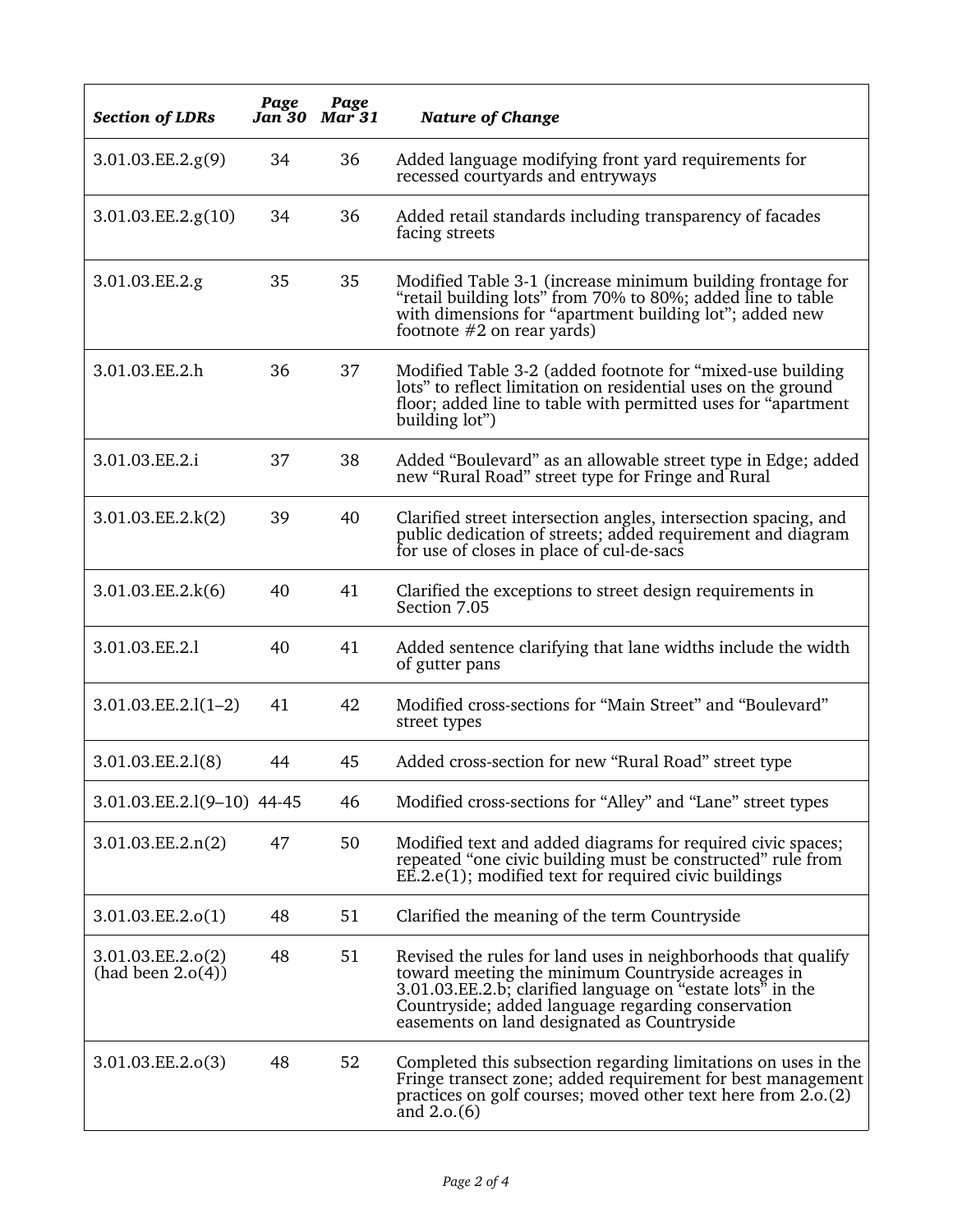| <b>Section of LDRs</b>                 | Page<br>Jan 30 | Page<br><b>Mar</b> 31 | <b>Nature of Change</b>                                                                                                                                                                                                                                                                                                                    |
|----------------------------------------|----------------|-----------------------|--------------------------------------------------------------------------------------------------------------------------------------------------------------------------------------------------------------------------------------------------------------------------------------------------------------------------------------------|
| 3.01.03.EE.2.o(4)<br>(had been 2.0(5)) | 49             | 53                    | Added acreage requirement for restored habitat to qualify for<br>increased TDR credits; modified restoration requirements and<br>established minimum standards for a restoration and<br>management plan                                                                                                                                    |
| 3.01.03.EE.2.o(5)                      |                | 53                    | Added new subsection on reclaimed water                                                                                                                                                                                                                                                                                                    |
| 3.01.03.EE.2.o(6)<br>(had been 2.o(7)) | 49             | 54                    | Added intent language on Countryside management and<br>added a requirement for a countryside management plan                                                                                                                                                                                                                               |
| 3.01.03.EE.2.p                         | 50             | 55-58                 | Added text and diagrams regarding the regional Flow Way<br>System                                                                                                                                                                                                                                                                          |
| 3.01.03.EE.2.q                         | 51             | 59                    | Expanded 3.01.03.EE.2.q to provide details about the<br>workforce housing requirements for Town and Villages                                                                                                                                                                                                                               |
| 3.01.03.EE.2.r                         | 51             | 60                    | Repeated "but not including paved parking facilities" rule<br>from EE.2.0(4)ii; clarified allowable locations of targeted<br>industries that are agricultural in nature                                                                                                                                                                    |
| 3.01.03.EE.2.s(2)                      | 51             | 60                    | Added landscaping and screening requirements                                                                                                                                                                                                                                                                                               |
| 3.01.03.EE.3                           | 52-53          | 61-62                 | Modified PTV approval process to require public hearings at<br>the preliminary site plan stage only; clarified requirements for<br>submittal of supporting documents                                                                                                                                                                       |
| 3.01.03.EE.4                           | 53             | 64                    | Added to phasing language to repeat requirement for<br>easements to be recorded indicating that residential density<br>has been transferred into neighborhoods.                                                                                                                                                                            |
| 3.01.03.EE.3.a(4)c                     | 54             | 63                    | Added "apartment building lot" to matrix of codes                                                                                                                                                                                                                                                                                          |
| 3.01.03.EE.3.a(4)c                     | 55             | 64                    | Added to chart a tabulation of for acreage countable as<br>Countryside but actually located in the neighborhood; added<br>density computation                                                                                                                                                                                              |
| 3.01.03.FF.2.j                         | 57             | 66                    | Corrected error by changing open space standards to refer to<br>Residential instead of Agricultural PUD requirements; the<br>effect is to reduce common open space requirement from<br>50%/80% to 35%                                                                                                                                      |
| 3.01.03.FF.3                           | 58             | 67                    | Modified PCS approval process to require public hearings at<br>the preliminary site plan stage only                                                                                                                                                                                                                                        |
| 3.01.03.GG.1.c(1)                      | 59             | 68                    | Modified 1.c(1) to add "Town Center" as a permissible use<br>under "Local Retail" — parts of a town center can be<br>approved with the PRW zoning district provided that<br>buildings (whether mixed or single use) are placed on blocks<br>and streets in an urban fabric, rather than placed behind<br>parking lots in a suburban format |
|                                        |                |                       | Modified 1.c(2) to reflect that some "Highway service /<br>Warehouse" uses are permitted immediately east of Interstate<br>95, as shown in Figure 3-13 of the TVC Element                                                                                                                                                                  |